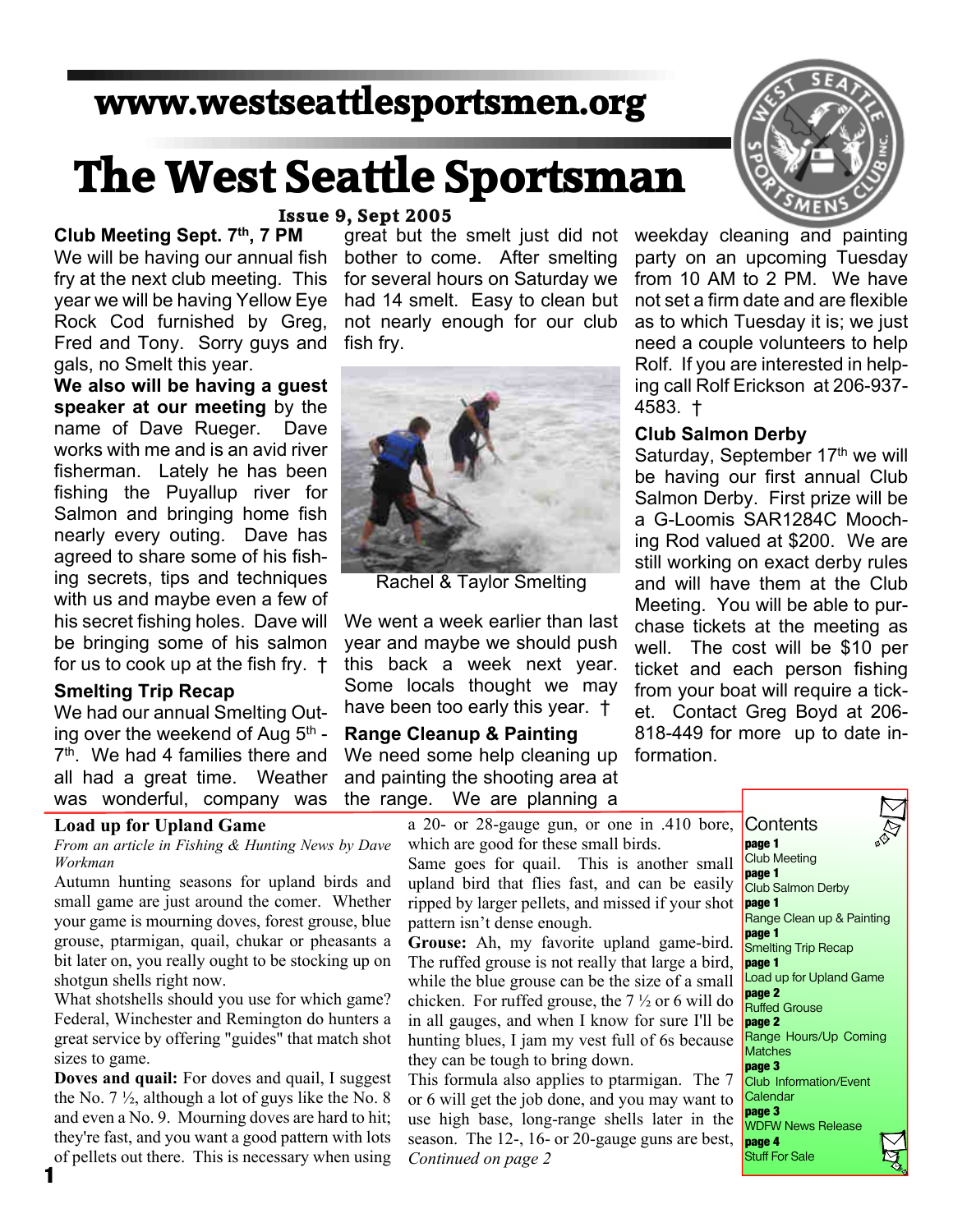### *Load up for Upland Game from page 1* but some guys like the 28-gauge.

**Chukar and Hungarian Partridges:** Same story as for grouse. I've shot Chukar exclusively with No. 6's, but there are advocates for the slightly smaller 7. You don't need a big, wide pattern of tiny shot to nail them. What you need is a pattern of heavier shot that has good downrange velocity and energy. A 20- or 25-yard shot on Chukar is hardly rare, so I prefer highbase loads in 2 1/4-inch with a bit of horsepower. Again, a 12-, 16- or 20gauge game.

**Pheasants:** Pheasants will tumble to any No. 5 or 6 on the planet. I know guys who insist on hunting with smaller shot, but you're talking about a larger bird, and their feathers are nowhere near as easy to penetrate as those of a dove, quail or small grouse. I've shot ringnecks with Remington, Winchester and Federal shot shells, primarily high base stuff. The longest shot I ever made was going away at about 40 yards, and I nailed that bird with a No. 5 Remington. My choices: 12-, 16-, or 20-gauge.

Earlier this year, Federal upped the velocity in the four existing 12-gauge 2 1/4-inch loads-and the 3-inch 20 gauge offering already in that series.

**Rabbits:** Many readers clobber cottontails, snowshoe hares and even jackrabbits with shotguns, as I did last fall when hunting with F&H News Brian Lull. Rabbits are thin-skinned, and don't require heavy lead. I'd go with nothing larger than a No. 6, and the popular sentiment is either with that, or the No. 7-1/2. Any shotgun will do these critters in.

**Bismuth:** Bismuth shot is ballistically similar to lead; some say nearly identical. Bismuth hammers birds same as lead when hit squarely. Bismuth is available in upland shot sizes, though the shot was originally developed as a non-toxic alternative to lead for waterfowl.

**Selections:** From Winchester, there are so many selections either under the Supreme or Super-X labels that it's not possible to list them all. You'll find offerings in l2- to 28-gauge and .410 bore for upland applications. My advice is to log onto their Web site (www.winchester.com) or get hold of a catalog and do some comparison.

Remington's offerings include Nitro Pheasant, Premier Hevi-Shot, ExtraLong Range Field Loads, Pheasant Loads, Express Extra Long Range, ShurShotHigh Base Pheasant Loads, ShurShot Heavy Field and Heavy Dove Loads, and Lead Game Loads.

From Federal, you can select from the Premium Wing Shok or Game Shok loads and come home a winner.

Choking up: For the heavy grouse woods, I like a modified or improved cylinder choke on a single barrel gun, though my two side-by-side smoothbores are fixed-choke models with full/modified setups. I keep my 12 gauge pump choked with the modified tube, while in the pocket of my vest is an 0/C tube and choke wrench.

Grouse explode from cover and try to put something between them and you fast, like small trees or large bushes. I've nailed them by literally shooting through heavy leaves. You want a tighter pattern for that with the heavier No. 6 shot.

**Doves and quail:** For doves, I'd go with a modified or I/C choke to get that shot pattern to open up a bit sooner. I prefer

the modified/full choke setup for pheasants, because you do get going-away shots beyond 20 to 30 yards.

What about quail? The prevailing wisdom leans toward the I/C choke, and if shooting a double, go in tandem with a modified, though some people fit their guns with an I/C choke for the first barrel and a full choke for the second shot because by the time you hit that second trigger, those birds will be out there.

Chukar are typically hunted over deep canyons. Go with either a modified or full choke, and in a double gun, use the modified/full setup. Chukars will immediately head downhill to pick up air speed. You've got to catch up to them. †

## **Ahtanum, Oak Creeks Shelter Tasty Ruffed Grouse**

*From Fishing & Hunting News by Rob Phillips* While some hunters stick to the lowlands for the September dove opener, if you're seeking grouse, head to the east slope of the Cascades. Find food, and especially during this drought year, water, and you will likely find grouse nearby, especially in western Yakima County.

While many hunters will drive the Forest Service roads hoping to find blue grouse, you're better off, with or without a dog, if you're willing to get out and work the ridges away from the roads. Popular blue grouse spots include Bethel Ridge, Bald Mountain, Jump-off Joe and other high points off of Highways 12 and 410.

If you are looking for ruffed grouse, stick to the lower elevations and hunt along the drainages that flow through and out of the mountains. Streams, like upper Ahtanum Creek (both the North and South forks), Oak Creek, Rattlesnake Creek and upper Wenas Creek, all hold populations *Continued on page 4*

# **Up coming Small bore & Air Matches**

Puyallup State 4-H Championship Sep 10-11 Tacoma State Conventional Prone Championship Sep 24-25 Tacoma State Outdoor International Championship Oct 8 West Seattle Air Pistol Open Nov 5-6 Olympia State Indoor Int'l 3-P Championship (West) Nov 12 West Seattle Air Pistol Open Dec 10 West Seattle Air Pistol Open

# **Range Hours and Activity**

Monday - Small Bore - 6 PM Tuesday - Air Rifle / Pistol - 6:30 PM Wednesday - Juniors - Call Fred Burr at 206-935-4883 for information. Cost: Adult members \$2.00, nonmembers \$4.00, Juniors \$1.00.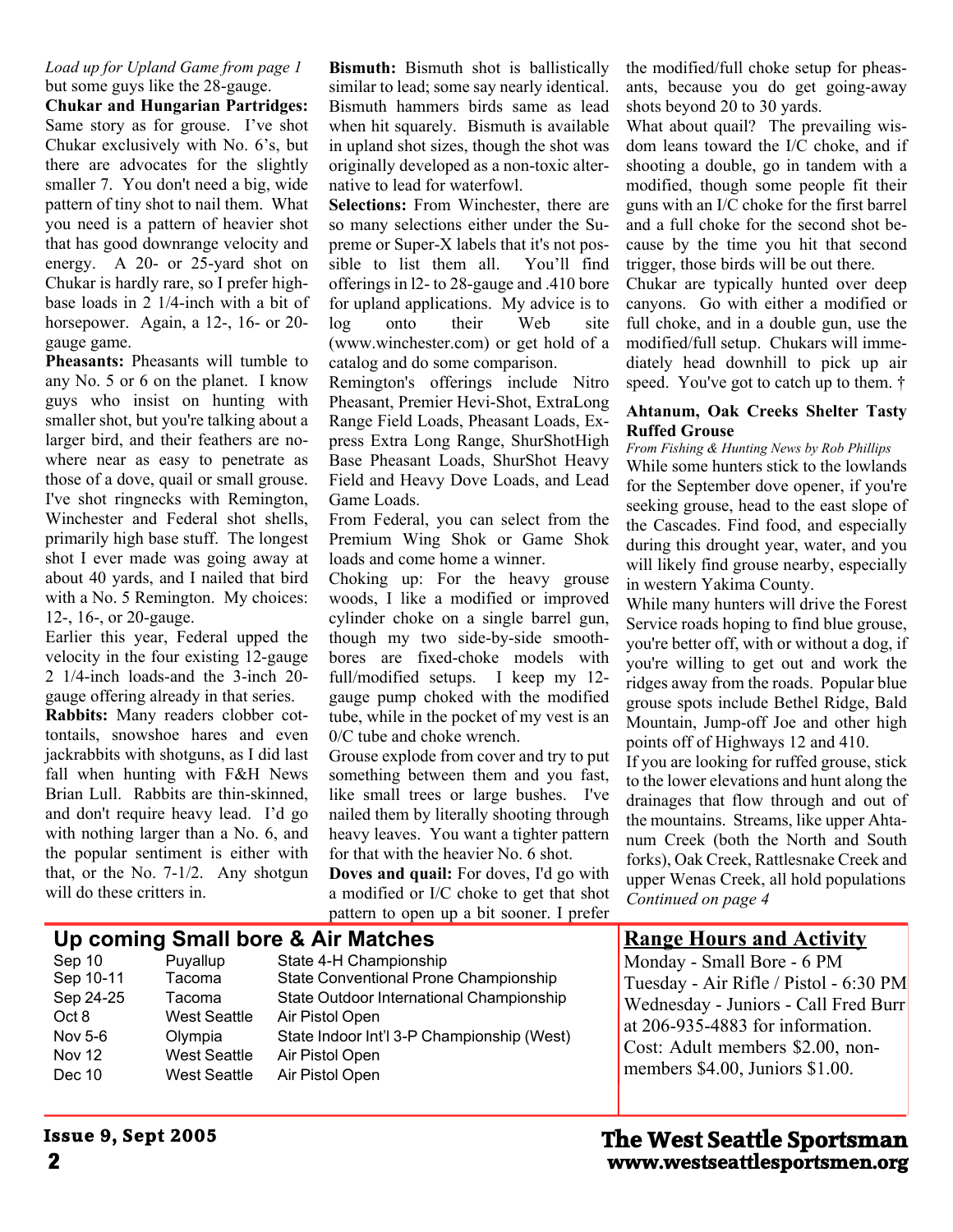# **The West Seattle Sportsmen's Club Sponsors of the Roger Dahl Rifle Training Range**

| <b>OFFICERS</b>            |              | <b>TRUSTEES</b>                             |
|----------------------------|--------------|---------------------------------------------|
| President – Cam Robison    | 206-431-8337 | Jerry Mascio 206-937-3614                   |
| Vice Pres. $-$ Greg Boyd   | 425-337-3771 | Frank Novito                                |
| Secretary - Tony Olszewski | 425-226-5643 | Rolf Erickson                               |
| Treasurer – Fred Burr      | 206-935-4883 |                                             |
| Rec. Sec. – Richard George |              | Contact us at info@westseattlesportsmen.org |

# **WDFW NEWS RELEASE**

#### **Hunters urged to help test for deer, elk disease**

The Department of Fish and Wildlife (WDFW) is seeking hunters' cooperation this fall as it continues to check deer and elk for chronic wasting disease (CWD) during the fall hunting season. This year's effort will focus on the far eastern side of the state where there is a high density of deer and elk, said Kristin Mansfield, WDFW wildlife veterinarian.

"No cases of CWD have been found in Washington since we began testing for it in 1995 – and we want to keep it that way," Mansfield said. "Hunters can help by stopping at voluntary check stations so their game can be sampled."

The disease can be spread among deer **Events Calendar** and elk, but there are no cases of people, domestic animals or livestock becoming infected, Mansfield said. She noted that WDFW has tested 3,868 samples since monitoring began, including 1,615 taken last year. All have tested negative.

Most of those samples were collected at hunter check stations and tested in a laboratory using brain stem or lymph node tissue taken from dead animals. This year, WDFW will set up drop-off stations the week after the season opens and offer hunters a chance to win prizes for turning in deer and elk heads.

Hunters can also help by reporting deer and elk that are acting sick or behaving *Continued on page 4*

Sept 7<sup>th</sup> - Fish Fry/Club Meeting Sept 8<sup>th</sup> - Hunter Ed. Class Sept 17th - WSSC Salmon Derby Sept 24<sup>th</sup> - Craw Fishing Lake Washington Oct 15<sup>th</sup> - Deer Hunting Trip Nov - Bird Hunting, Squiding Dec - Squiding

If you have any ideas for programs to have at the club meeting or any good outing ideas let one of the Officers or Trustees know. You may contact us at: info@westseattlesportsmen.org

| <b>New</b>                                                                                                                                                                                                                                                                                                                                                                                                                                           |                                         | <b>MEMBERSHIP APPLICATION</b><br><b>WEST SEATTLE SPORTSMEN'S CLUB</b>          | Renewal                   |  |  |
|------------------------------------------------------------------------------------------------------------------------------------------------------------------------------------------------------------------------------------------------------------------------------------------------------------------------------------------------------------------------------------------------------------------------------------------------------|-----------------------------------------|--------------------------------------------------------------------------------|---------------------------|--|--|
| Date<br>for membership in the WEST SEATTLE SPORTSMEN'S CLUB and tender herewith the sum of \$<br>in<br>payment of one year's dues.<br>If solemnly swear that I will abide by the Constitution and By-Laws of the West Seattle Sportsmen's Club and<br>help in its up-building and I will not willfully disobey the Game Laws wherever I fish or hunt. I will always be<br>a true sportsman both in the field and to my brother members at all times. |                                         |                                                                                |                           |  |  |
| <b>Street Address</b>                                                                                                                                                                                                                                                                                                                                                                                                                                | <u> 1989 - Johann Barbara, martxa a</u> | If you would like to<br>receive the Club<br>newsletter by email<br>check here. |                           |  |  |
| Phone <b>Figure 1, Final</b> , Email<br>Recommended by example and the state of the state of the state of the state of the state of the state of the state of the state of the state of the state of the state of the state of the state of the state of the state of<br>(New Only)                                                                                                                                                                  |                                         |                                                                                |                           |  |  |
| The West Seattle Snortsman                                                                                                                                                                                                                                                                                                                                                                                                                           |                                         |                                                                                | <b>Issue 9, Sept 2005</b> |  |  |

# **www.seattlesportsmen.org 3 The West Seattle Sportsman**